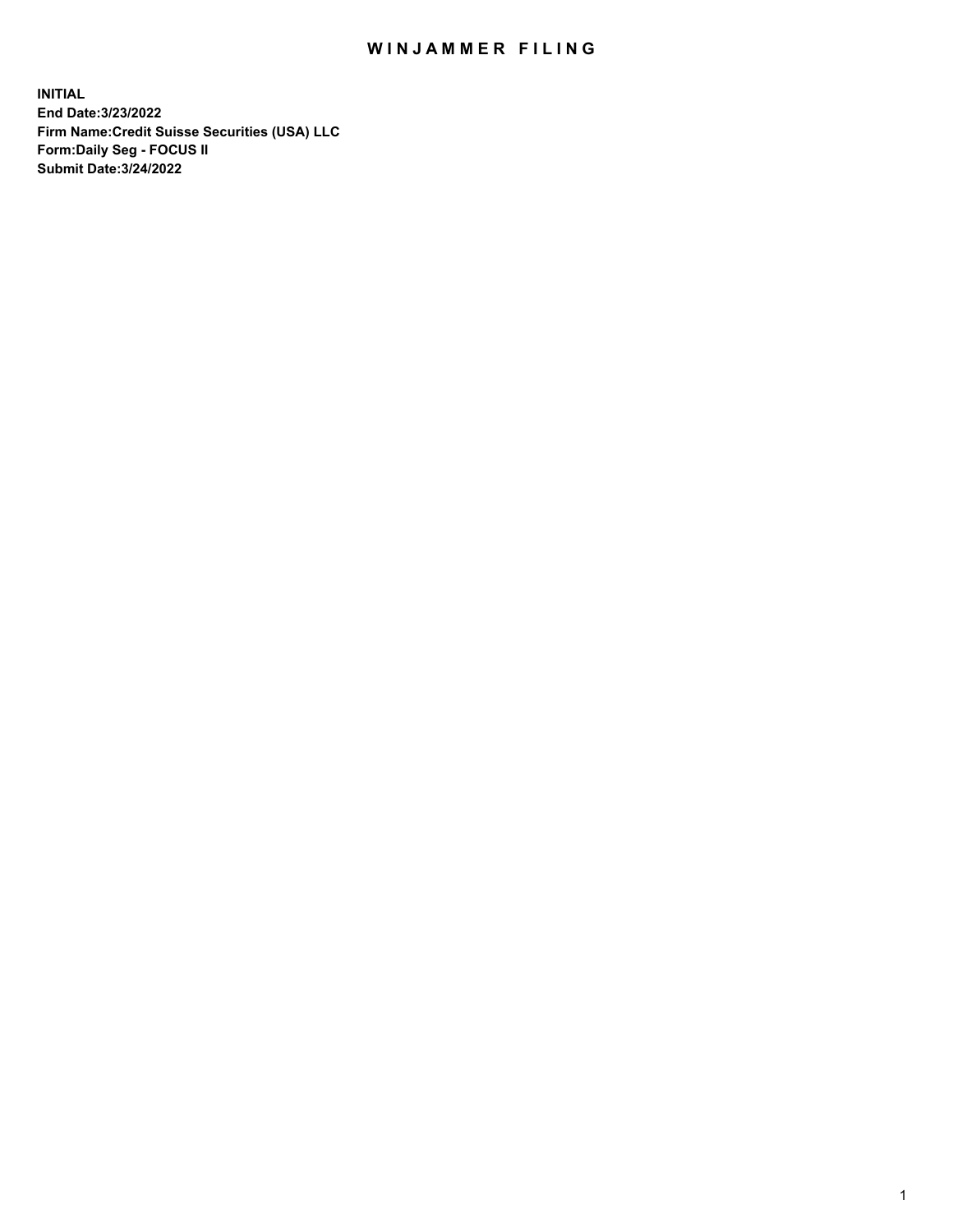**INITIAL End Date:3/23/2022** 

## **Firm Name:Credit Suisse Securities (USA) LLC Form:Daily Seg - FOCUS II Submit Date:3/24/2022**

## **Daily Segregation - Cover Page**

| Name of Company<br><b>Contact Name</b>                                                                                                                                                                                                                                                                                         | <b>Credit Suisse Securities (USA)</b><br><b>LLC</b><br><b>Alexander Baptiste</b> |
|--------------------------------------------------------------------------------------------------------------------------------------------------------------------------------------------------------------------------------------------------------------------------------------------------------------------------------|----------------------------------------------------------------------------------|
| <b>Contact Phone Number</b>                                                                                                                                                                                                                                                                                                    | 919-994-6223                                                                     |
| <b>Contact Email Address</b>                                                                                                                                                                                                                                                                                                   | alexander.baptiste@credit-suiss<br>e.com                                         |
| FCM's Customer Segregated Funds Residual Interest Target (choose one):<br>a. Minimum dollar amount: ; or<br>b. Minimum percentage of customer segregated funds required:%; or<br>c. Dollar amount range between: and; or<br>d. Percentage range of customer segregated funds required between:% and%.                          | $\frac{\frac{0}{5}}{\frac{0}{0}}$<br>0 <sub>0</sub>                              |
| FCM's Customer Secured Amount Funds Residual Interest Target (choose one):<br>a. Minimum dollar amount: ; or<br>b. Minimum percentage of customer secured funds required:%; or<br>c. Dollar amount range between: and; or<br>d. Percentage range of customer secured funds required between:% and%.                            | $\frac{0}{5}$<br>$\underline{0}$ $\underline{0}$<br>0 <sub>0</sub>               |
| FCM's Cleared Swaps Customer Collateral Residual Interest Target (choose one):<br>a. Minimum dollar amount: ; or<br>b. Minimum percentage of cleared swaps customer collateral required:% ; or<br>c. Dollar amount range between: and; or<br>d. Percentage range of cleared swaps customer collateral required between:% and%. | $\frac{0}{5}$<br>0 <sub>0</sub><br>0 <sub>0</sub>                                |

Attach supporting documents CH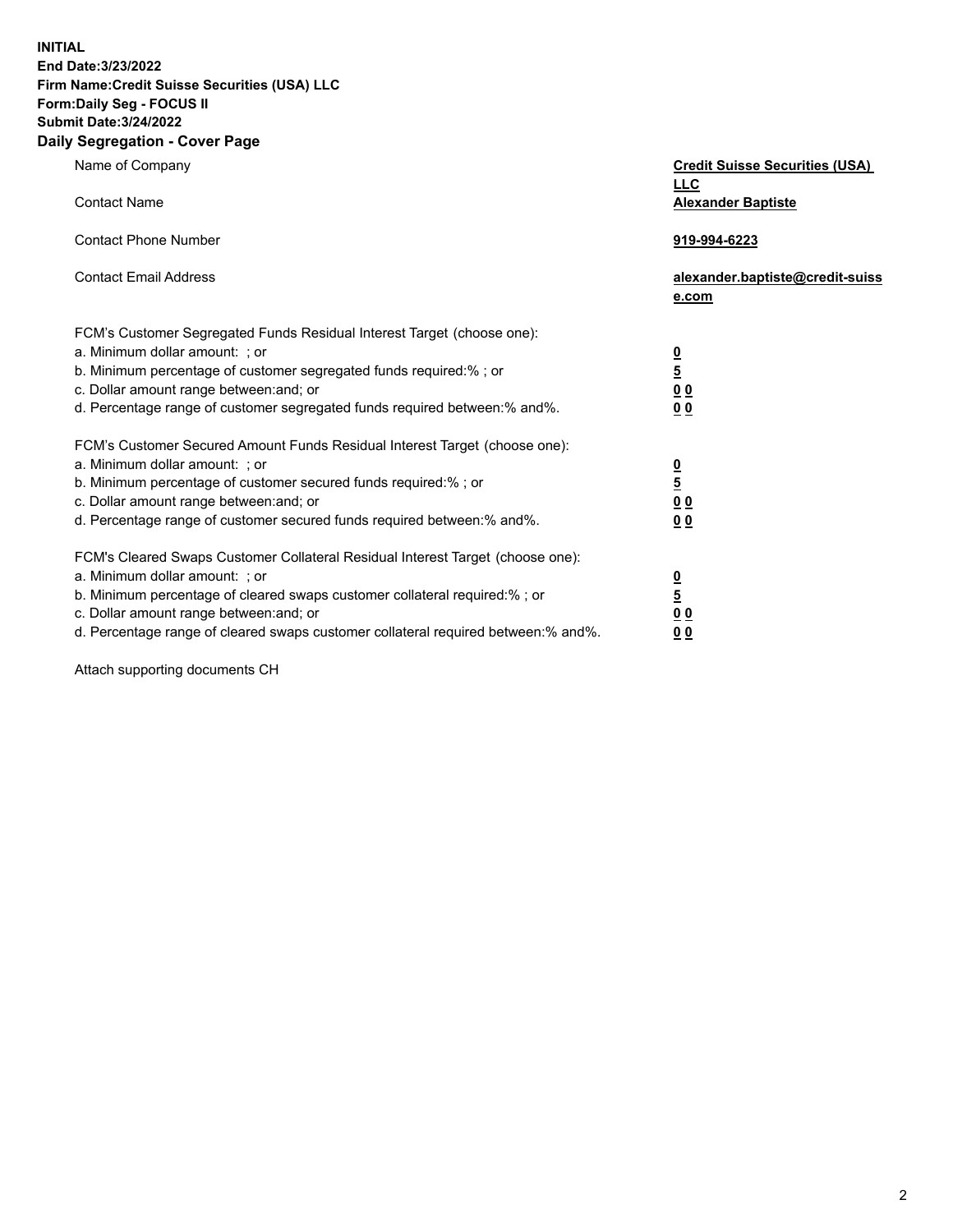**INITIAL End Date:3/23/2022 Firm Name:Credit Suisse Securities (USA) LLC Form:Daily Seg - FOCUS II Submit Date:3/24/2022** 

## **Daily Segregation - Secured Amounts**

|     | Foreign Futures and Foreign Options Secured Amounts                                                        |                                |
|-----|------------------------------------------------------------------------------------------------------------|--------------------------------|
|     | Amount required to be set aside pursuant to law, rule or regulation of a foreign                           | $Q$ [7305]                     |
|     | government or a rule of a self-regulatory organization authorized thereunder                               |                                |
| 1.  | Net ledger balance - Foreign Futures and Foreign Option Trading - All Customers                            |                                |
|     | A. Cash                                                                                                    | 3,197,899,931 [7315]           |
|     | B. Securities (at market)                                                                                  | 90,677,576 [7317]              |
| 2.  | Net unrealized profit (loss) in open futures contracts traded on a foreign board of trade                  | $-1,164,397,299$ [7325]        |
| 3.  | Exchange traded options                                                                                    |                                |
|     | a. Market value of open option contracts purchased on a foreign board of trade                             | 12,893,950 [7335]              |
|     | b. Market value of open contracts granted (sold) on a foreign board of trade                               | $0$ [7337]                     |
| 4.  | Net equity (deficit) (add lines 1. 2. and 3.)                                                              | 2,137,074,158 [7345]           |
| 5.  | Account liquidating to a deficit and account with a debit balances - gross amount                          | 33,242,690 [7351]              |
|     | Less: amount offset by customer owned securities                                                           | -33,239,863 [7352]2,827 [7354] |
| 6.  | Amount required to be set aside as the secured amount - Net Liquidating Equity                             | 2,137,076,985 [7355]           |
|     | Method (add lines 4 and 5)                                                                                 |                                |
| 7.  | Greater of amount required to be set aside pursuant to foreign jurisdiction (above) or line                | 2,137,076,985 [7360]           |
|     | 6.                                                                                                         |                                |
|     | FUNDS DEPOSITED IN SEPARATE REGULATION 30.7 ACCOUNTS                                                       |                                |
| 1.  | Cash in banks                                                                                              |                                |
|     | A. Banks located in the United States                                                                      | 18,280,267 [7500]              |
|     | B. Other banks qualified under Regulation 30.7                                                             | 618,740,575 [7520] 637,020,842 |
|     |                                                                                                            | [7530]                         |
| 2.  | Securities                                                                                                 |                                |
|     | A. In safekeeping with banks located in the United States                                                  | 90,677,576 [7540]              |
|     | B. In safekeeping with other banks qualified under Regulation 30.7                                         | 0 [7560]90,677,576 [7570]      |
| 3.  | Equities with registered futures commission merchants                                                      |                                |
|     | A. Cash                                                                                                    | $0$ [7580]                     |
|     | <b>B.</b> Securities                                                                                       | $0$ [7590]                     |
|     | C. Unrealized gain (loss) on open futures contracts                                                        | $0$ [7600]                     |
|     | D. Value of long option contracts                                                                          | $0$ [7610]                     |
|     | E. Value of short option contracts                                                                         | 0 [7615]0 [7620]               |
| 4.  | Amounts held by clearing organizations of foreign boards of trade                                          |                                |
|     | A. Cash                                                                                                    | $0$ [7640]                     |
|     | <b>B.</b> Securities                                                                                       | $0$ [7650]                     |
|     | C. Amount due to (from) clearing organization - daily variation                                            | $0$ [7660]                     |
|     | D. Value of long option contracts                                                                          | $0$ [7670]                     |
|     | E. Value of short option contracts                                                                         | 0 [7675]0 [7680]               |
| 5.  | Amounts held by members of foreign boards of trade                                                         |                                |
|     | A. Cash                                                                                                    | 3,128,469,586 [7700]           |
|     | <b>B.</b> Securities                                                                                       | $0$ [7710]                     |
|     | C. Unrealized gain (loss) on open futures contracts                                                        | $-1,255,632,398$ [7720]        |
|     | D. Value of long option contracts                                                                          | 12,893,950 [7730]              |
|     | E. Value of short option contracts                                                                         | 0 [7735]1,885,731,138 [7740]   |
| 6.  | Amounts with other depositories designated by a foreign board of trade                                     | $0$ [7760]                     |
| 7.  | Segregated funds on hand                                                                                   | $0$ [7765]                     |
| 8.  | Total funds in separate section 30.7 accounts                                                              | 2,613,429,556 [7770]           |
| 9.  | Excess (deficiency) Set Aside for Secured Amount (subtract line 7 Secured Statement<br>Page 1 from Line 8) | 476,352,571 [7380]             |
| 10. | Management Target Amount for Excess funds in separate section 30.7 accounts                                | 106,853,849 [7780]             |
|     |                                                                                                            |                                |

11. Excess (deficiency) funds in separate 30.7 accounts over (under) Management Target **369,498,722** [7785]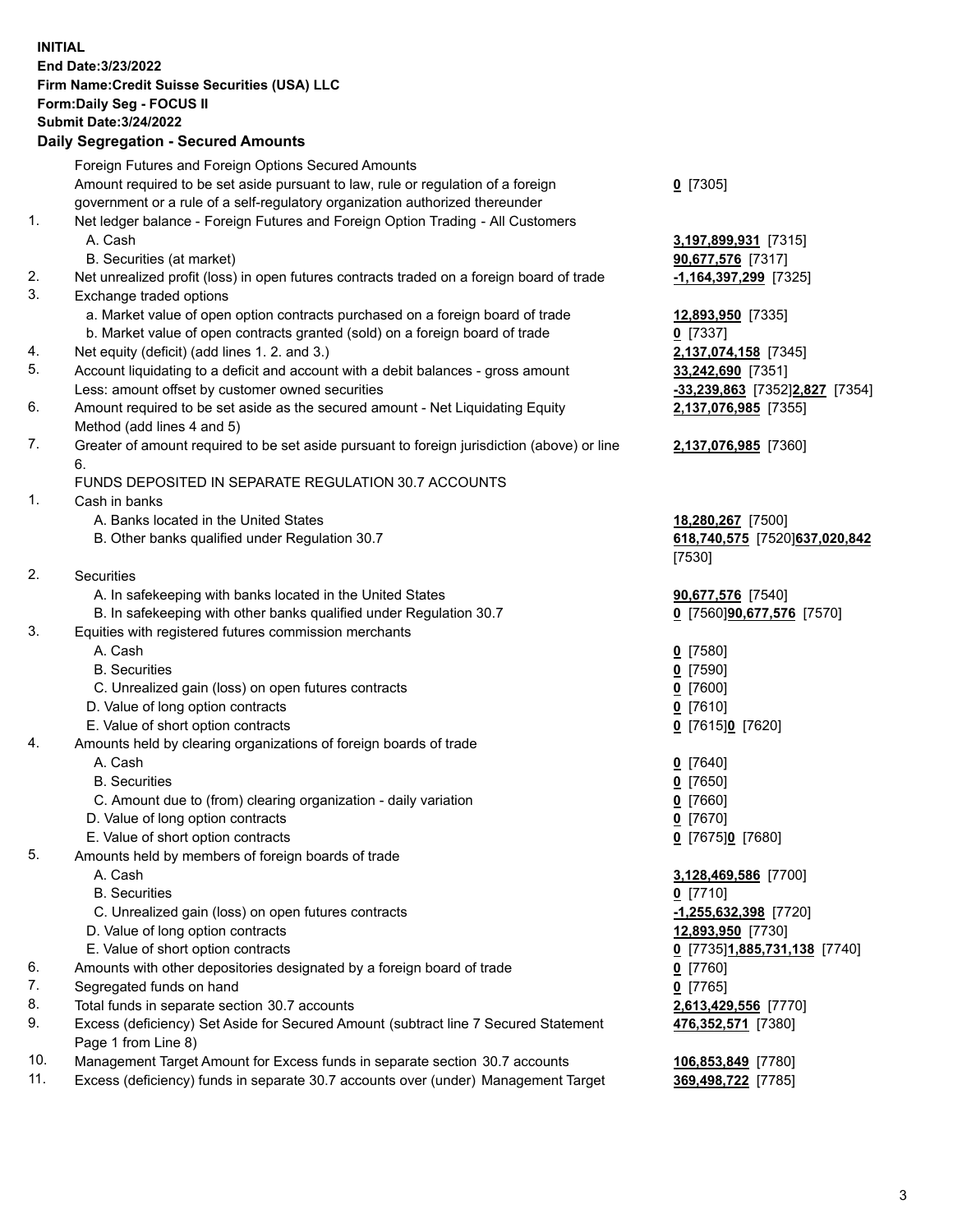15. Management Target Amount for Excess funds in segregation **75,688,878** [7194] **INITIAL End Date:3/23/2022 Firm Name:Credit Suisse Securities (USA) LLC Form:Daily Seg - FOCUS II Submit Date:3/24/2022 Daily Segregation - Segregation Statement**  SEGREGATION REQUIREMENTS(Section 4d(2) of the CEAct) 1. Net ledger balance A. Cash **1,143,119,260** [7010] B. Securities (at market) **401,074,559** [7020] 2. Net unrealized profit (loss) in open futures contracts traded on a contract market **-55,259,618** [7030] 3. Exchange traded options A. Add market value of open option contracts purchased on a contract market **104,038,886** [7032] B. Deduct market value of open option contracts granted (sold) on a contract market **-79,284,371** [7033] 4. Net equity (deficit) (add lines 1, 2 and 3) **1,513,688,716** [7040] 5. Accounts liquidating to a deficit and accounts with debit balances - gross amount **6,798,518** [7045] Less: amount offset by customer securities **-6,709,678** [7047] **88,840** [7050] 6. Amount required to be segregated (add lines 4 and 5) **1,513,777,556** [7060] FUNDS IN SEGREGATED ACCOUNTS 7. Deposited in segregated funds bank accounts A. Cash **358,870,257** [7070] B. Securities representing investments of customers' funds (at market) **0** [7080] C. Securities held for particular customers or option customers in lieu of cash (at **396,175,855** [7090] market) 8. Margins on deposit with derivatives clearing organizations of contract markets A. Cash **867,934,117** [7100] B. Securities representing investments of customers' funds (at market) **0** [7110] C. Securities held for particular customers or option customers in lieu of cash (at **4,898,704** [7120] market) 9. Net settlement from (to) derivatives clearing organizations of contract markets **37,853,292** [7130] 10. Exchange traded options A. Value of open long option contracts **104,038,886** [7132] B. Value of open short option contracts **-79,284,371** [7133] 11. Net equities with other FCMs A. Net liquidating equity **156,778** [7140] B. Securities representing investments of customers' funds (at market) **0** [7160] C. Securities held for particular customers or option customers in lieu of cash (at **0** [7170] market) 12. Segregated funds on hand **0** [7150] 13. Total amount in segregation (add lines 7 through 12) **1,690,643,518** [7180] 14. Excess (deficiency) funds in segregation (subtract line 6 from line 13) **176,865,962** [7190]

 16. Excess (deficiency) funds in segregation over (under) Management Target Amount **101,177,084** [7198] Excess